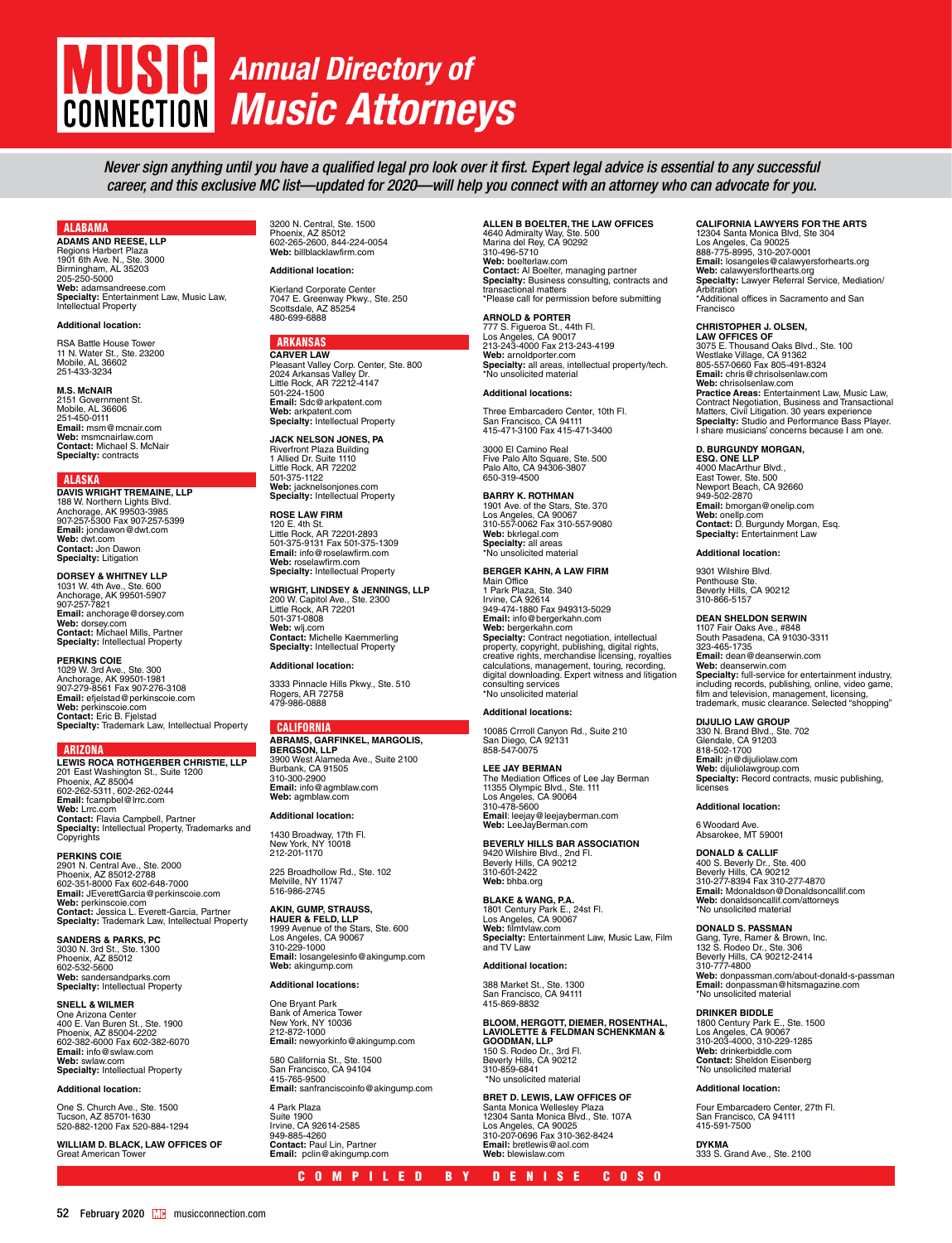Los Angeles, CA 90071<br>213-457-1800 Fax 213-457-1850<br>**Emai**l: mwippler@dykema.com<br>**Web:** dykema.com<br>**Contact:** Michael P. Wippler<br>**Specialty:** Intellectual Property

**ERIC NORWITZ**<br>3333 W. 2nd St., Ste. 52-214<br>213-389-3477<br>**Email:** enorwitz@pacbell.net<br>**Specialty**: entertainment law and litigation<br>3**pecialty**: entertainment law and litigation<br>\*Unsolicited material accepted

### **ERIN M. JACOBSON**

The Music Industry Lawyer 9107 Wilshire Blvd., Ste. 450 Beverly Hills, CA 90210 424-354-9364 **Email:** erinjacobsonesq@gmail.com **Web:** themusicindustrylawyer.com

**FINDELLE LAW & MANAGEMENT<br>2029 Century Park E., Ste. 900<br>Los Angeles, CA 90067<br>310-552-1777 Fax 310-286-1990 Email:** perfstanny@aol.com **Contact:** Stann Findelle, Esq. **Specialty:** manager and recording agreements,<br>production, actors, broadcasting and publishing<br>\*Call before sending material

### **FISHBACH, PERLSTEIN, LIEBERMAN &**

**ALMOND, LLP**  1925 Century Park E., Ste. 2050 Los Angeles, CA 90067 310-556-1956 Fax 310-556-4617 **Email:** mperlstein@fpllaw.com **Web:** fpllaw.com **Contact:** Michael Perlstein **Specialty:** all areas \*No unsolicited material

**FOX LAW GROUP**

16255 Ventura Blvd., Suite 625 Sherman Oaks, CA 91436 818-461-1740 **Email:** Sandy@foxlawgroup.com **Contact:** Sandy Fox **Specialty:** All forms of entertainment transactions \*No unsolicited material

### **TERRY B. BATES**

Reed Smith, LLP<br>355 South Grand Avenue, Suite 2900<br>Los Angeles, CA 90071<br>213-457-8000<br>**Email:** tbates@reedsmith.com **Web:** reedsmith.com **Specialty**: entertainment media

**GANG, TYRE, RAMER & BROWN, INC.**  132 S. Rodeo Dr., Ste. 306 Beverly Hills, CA 90212-2414 310-777-4800 \*No unsolicited material

**GERRY BRYANT, ESQ.**

9903 Santa Monica Blvd., Ste. 1007 Beverly Hills, CA 90212 **Email:** mail@gerrybryant.com **Web:** gerrybryant.com \*No unsolicited material or deal shopping.

**GIBSON, DUNN & CRUTCHER, LLP** 333 S. Grand Ave., 47th Fl. Los Angeles, CA 90071 213-229-7000 Fax 213-229-7520 **Email:** inquiries@gibsondunn.com **Web:** gibsondunn.com \*No unsolicited material

### **Additional location:**

2029 Century Park E., Ste. 4000 Los Angeles, CA 90067-3026 310-552-8500 Fax 310-551-8741 \*See web for offices in other U.S. cities and the world

**LAW OFFICES OF GLENN T. LITWAK** 201 Santa Monica Blvd., Ste. 300 Santa Monica, CA 90401 310-858-5574 Fax 310-388-3017 **Email:** glenn@glennlitwak.com **Web:** glennlitwak.com

**GREENBERG, GLUSKER**<br>1900 Ave. of the Stars, 21st Fl.<br>Los Angeles, CA 90067<br>310-553-3610 **Email:** info@greenbergglusker.com **Web:** greenbergglusker.com **Contact:** Matt Galsor, Partner

\*No unsolicited material **SCOTT HARRINGTON, ESQ.** Harrington Music Law Group, PC 2001 Wilshire Blvd., Ste. 400 Santa Monica, CA 90403 310-315-9222 Fax 310-315-9225

**Email:** sharrington@sdhmusiclaw.com

**HELMER, FRIEDMAN, LLP**<br>9301 Wilshire Blvd., Ste. 609<br>Beverly Hills, CA 90210<br>310-396-7714 **Email:** info@helmerfriedman.com **Web:** helmerfriedman.com **Contact:** Ken Helmer **Specialty:** all areas \*No unsolicited material

**IRELL & MANELLA, LLP**<br>1800 Ave. of the Stars, Ste. 900<br>Los Angeles, CA 90067<br>310-277-1010 Fax 310-203-7199 **Email:** info@irell.com **Web:** irell.com

### **Additional location:**

840 Newport Center Dr., Ste. 400 Newport Beach, CA 92660-6324 949-760-0991 Fax 949-760-5200

### **ISAACMAN, KAUFMAN & PAINTER , LOWY & ZUCKER** 1100 Glendon Ave

Los Angeles, CA 90024 310-881-6800 **Web:** ikplaw.com **Email:** info@ikplaw.com \*No unsolicited material

**JACKOWAY, TYERMAN, WERTHEIMER,<br><b>AUSTEN, MANDELBAUM, & MORRIS & KLEIN**<br>1925 Century Park E., Ste. 2200<br>Los Angeles, CA 90067<br>310-553-0305 \*No unsolicited material

**JAY L. COOPER<br>(Greenberg Traurig LLP)<br>1840 Century Park E., Ste. 1900<br>Los Angeles, CA 90067<br>310-586-7888 Email:** cooper@gtlaw.com<br>**Web:** gtlaw.com<br>**Specialty:** entertainment law and copyright, 30<br>Offices worldwide

**JEFFREY L. GRAUBART, P.C.** P.O. Box 130 Gualala, CA 95445 626-304-2800<br>**Email:** info@jlgraubart.com<br>**Web:** entertainmentlaw.la<br>**Specialty:** copyrights and litigation<br>\*Unsolicited material accepted

**JOHNSON & JOHNSON, LLP**<br>439 N. Canon Dr., Ste. 200<br>Beverly Hills, CA 90210 310-975-1080 **Email:** njohnson@jjllplaw.com Web: iillplaw.com **Contact:** Neville L. Johnson **Specialty:** litigation and contracts \*No unsolicited material

## **JONATHAN STEIN, LAW OFFICES OF**  1999 Ave. of the Stars, Ste. 1100 Los Angeles, CA 90067-4618 310-587-2277 **Email:** jstein@jsteinlaw.com<br>**Web:** jsteinlaw.com<br>\*No unsolicited material

KATTEN, MUCHIN, ROSENMAN, LLP<br>2029 Century Park E., Ste. 2600<br>Los Angeles, CA 90067<br>Los Angeles, CA 90067<br>**Email:** zia.modabber@kattenlaw.com<br>**Web:** kattenlaw.com<br>**Speciality:** Intellectual Property, Entrepreneurial<br>Specia

### **Additional location**:

515 South Flower Street, Suite 1000 Los Angeles, CA 90071 213-443-9000

**KEATS GATIEN LLP**<br>120 El Camino Drive, Ste. 207<br>Beverly Hills, CA 90212<br>424-302-0692 **Email**: [tony@keatsgatien.com](mailto:tony@keatsgatien.com), KG@KeatsGatien.com **Web**: keatsgatien.com<br>**Contact:** Tony Keats, Conrad Gatien<br>**Specialty:** Intellectual Property, Rights of<br>Publicity, Litigation

**KENOFF & MACHTINGER, LLP**  312 S. Beverly Dr. #6344<br>Beverly Hills, CA 90212<br>310-552-0808 ext, 207<br>**Email:** jkenoff@entertainmentlawla.com<br>**Web:** entertainmentlawla.com **Specialty:** contracts, litigation \*No unsolicited material, no shopping

**KING, HOLMES, PATERNO& BERLINER, LLP** 1900 Ave. of the Stars, 25th Fl.

Los Angeles, CA 90067 310-282-8903 **Web:** khpblaw.com **Specialty:** Entertainment Music Law **Additional location:**

75 Broadway, Ste. 202 San Francisco, CA 94111 310-282-8940

**KLEINBERG, LANGE,CUDDY, CARLO, LLP** 11111 Santa Monica Blvd., Ste. 1750 Los Angeles, CA 90025 310-286-9696 **Web:** kleinberglange.com **Specialty:** contracts and publishing \*No unsolicited material

### **Additional locations**:

Irvine, Sacramento, San Diego

**KLINEDINST ATTORNEYS<br>777 S. Figueroa St., Ste. 2800<br>Los Angeles, CA 90017<br>213-406-1100 Web:** klinedinstlaw.com **Email:** JGroendal@Klinedinstlaw.com **Contact:** Jeffrey Groendal

**LAIRD & SOBEL, LLP<br>9255 Sunset Blvd., Ste. 800<br>Los Angeles, CA 90069<br>310-274-6184 Fax 310-274-6185 Email:** sobel@elsentlaw.com **Web:** elsentlaw.com **Specialty:** all areas except demo shopping \*No unsolicited material

**LAPOLT LAW, PC**<br>9000 Sunset Blvd., Ste. 800<br>West Hollywood, CA 90069<br>310-858-0922 **Web:** lapoltlaw.com<br>**Contact:** Dina LaPolt<br>**Specialties:** All areas relating to music, film,<br>television, merchandising and book publishing.

**LEE RUDNICKI, LAW OFFICES OF**<br>9595 Wilshire Blvd., Ste. 900<br>Beverly Hills, CA 90212<br>310-300-8407<br>**Email:** drumlaw80@gmail.com **Web:** drumlaw80.com **Specialty:** music, film and television

## **LEWIS, BRISBOIS, BISGAARD & SMITH, LLP** 633 W. 5th St., Ste. 4000<br>Los Angeles, CA 90071<br>213-250-1800<br>**Email:** Wiliam.Archer@lewisbrisbois.com **Web:** lewisbrisbois.com **Contact:** William Archer

**Specialties:** Entertainment Law \*No unsolicited materials

LI**CHTER, GROSSMAN, NICHOLS,<br><b>ADLER & FELDMAN**<br>9200 Sunset Blvd., Ste. 1200<br>Los Angeles, CA 90069<br>**Emai**l: info@lgna.com<br>**Web:** lgna.com<br>310-205-6999<br>"No unsolicited material<br>"No unsolicited material **LOEB & LOEB, LLP<br>10100 Santa Monica Blvd., Ste. 2200<br>Los Angeles, CA 90067<br>310-282-2000** 

**Web:** loeb.com **Specialty:** all areas **Contact:** Gregg Ramer

**MANATT, PHELPS & PHILLIPS** 11355 W. Olympic Blvd. Los Angeles, CA 90064 310-312-4000 **Web:** manatt.com **Specialty:** all areas \*No unsolicited material

### **Additional locations:**

695 Town Center Dr., 14th Fl. Costa Mesa, CA 92626 714-371-2500 1841 Page Mill Rd., Ste. 200 Palo Alto, CA 94304 650-812-1300

One Embarcadero Center, 30th Fl. San Francisco, CA 94111 415-291-7400

1215 K St., Ste. 1900 Sacramento, CA 95814 916-552-2300

350 Cambridge Ave. Suite 300 San Francisco, CA 94111 415-291-7400

**MARIO F. GONZALEZ, ESQ.**<br>16133 Ventura Blvd, Ste. 1240<br>Encino, Ca 91436

818-707-3894 **Email:** mario@mgonzalezlaw.com **Web:** mgonzalezlaw.com **Specialty:** music attorney

### **Additional location:**

3200 Cartwright Rd. Reno, CA 89521

**MARK "ABBA" ABBATTISTA**<br>311 N. Robertson Ave., Ste. 505<br>Beverly Hills, CA 90211<br>818-991-7399 **Email:** kingabba@aol.com **Specialty:** all areas \*Unsolicited material accepted

**MARTY O'TOOLE**<br>1999 Ave. of the Stars, Ste. 1100<br>Los Angeles, CA 90067<br>310-888-4000 **Email:** mx@martyotoole.com **Web:** lawofficesofmartyotoole.com **Specialty:** Contracts, copyright, trademark, demo shopping, negotiation, music video, publishing, band agreements, LLC, litigation \*Unsolicited material accepted

**McLANE & WONG**<br>11135 Weddington St., Ste. 424<br>North Hollywood, CA 91601<br>818-587-6801 Fax 818-587-6802 **Email:** bcmclane@aol.com **Web:** benmclane.com **Specialty:** contracts, negotiation \*Unsolicited material accepted

**McPHERSON & ASSOCIATES<br>Los Angeles, CA<br>310-553-8833 Email:** firm@mcphersonrane.com **Web:** mcphersonrane.com \*No unsolicited material

**MICHAEL MACHAT** 9171 Wilshire Blvd., Suite 500 Beverly Hills, CA 90210 310-860-1833 **Email:** michael@machatlaw.com **Web:** machatlaw.com **Specialty:** all areas

**MICHAEL R. MORRIS**<br>Valensi Rose PLC<br>1888 Century Park E., Ste. 1100<br>Los Angeles, CA 90067<br>310-277-8011 Fax 310-277-1706 **Email:** mrm@vrmlaw.com **Web:** vrmlaw.com **Specialty:** Full-service music law, including recording, producer, production company and soundtrack agreements, master use and synchronization licenses; artist and label representation; entertainment tax law \*Unsolicited materials on a very selective basis

### **MORGAN LEWIS**

**& BOCKIUS, LLP**<br>300 South Grand Ave., 22nd Fl.<br>Los Angeles, CA 90071<br>213-612-7208 **Contact:** Barbara Fitzgerald **Email:** barbara.fitzgerald@morganlewis.com **Web:** morganlewis.com

### **Additional Locations:**

2049 Century Park East, Ste. 700 Los Angeles, CA 90067 310-907-1000 **Contact:** Seth Gerber **Email:** [seth.gerber@morganlewis.com](mailto:seth.gerber@morganlewis.com)

600 Anton Blvd, Ste. 1800 Costa Mesa, CA 92626 714-830-0600 **Contact:** James Collie **Email:** [collie.james@morganlewis.com](mailto:collie.james@morganlewis.com)

1400 Page Mill Palo Alto, CA 94304 650-843-4000 **Contact:** Dion Bregman **Email:** [dion.bregman@morganlewis.com](mailto:dion.bregman@morganlewis.com)

One Market Spear Street Tower San Francisco, CA 94105 415-442-1000 **Contact:** Brian Rocca **Email:** brian.rocca@morganlewis.com

MORRIS MUSIC LAW<br>475 Washington Blvd.<br>Marina del Rey, CA 90292<br>310-439-3737<br>**Email:** Jesse@morrismusiclaw.com<br>W**eb:** morrismusiclaw.com<br>**Contact:** Jesse E. Morris, Attorney at Law<br>**Specialty:** Contract drafting,<br>advising, negotiations, copyright law,<br>publishing and recording agreements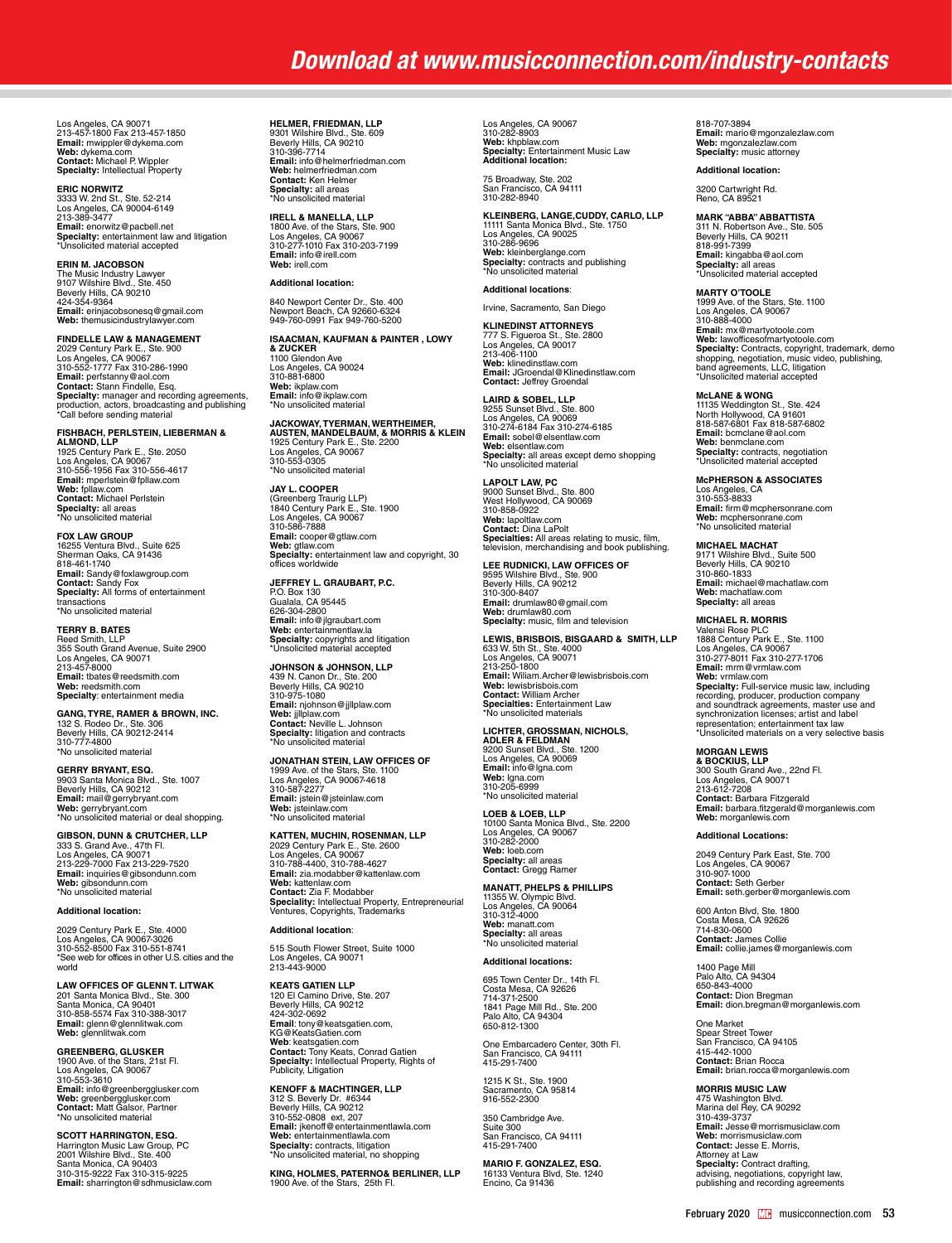# **MORRIS, YORN, BARNES, LEVINE,<br><b>KRINTZMAN, RUBENSTEIN,<br>KOHNER AND GELLMAN**<br>2000 Ave. of the Stars N. 3rd Fl.<br>Los Angeles, CA 90067<br>Web: [morrisyorn.com](http://morrisyorn.com/)<br>Web: morrisyorn.com 310-319-3900

## **MUSIC ATTORNEY, LEGAL & BUSINESS AFFAIRS REGISTRY** 5420 Bevis Ave. Sherman Oaks, CA 91411 213-537-7011 **Email:** info@musicregistry.com **Web:** musicregistry.com **Contact**: Ritch Esra

**MYMAN GREENSPAN FOX ROSENBERG MOBASSER YOUNGER & LIGHT LLP** 11601 Wilshire Blvd., Ste. 2200 Los Angeles, CA 90025 310-231-0800 **Web:** mymangreenspan.com **Specialty:** all areas \*No unsolicited material

## **NEAL TABACHNICK, ESQ. Wolf, Rifkin, Shapiro, Schulman & Rabkin, LLP** 11400 W. Olympic Blvd., 9th Fl. Los Angeles, CA 90064-1557 310-478-4100 **Email:** ntabachnick@wrslawyers.com **Web:** wrslawyers.com/neal-tabachnick \*Does not shop material

### **NED MENOYO**

EEM Law, PC P.O. Box 58038 Sherman Oaks, CA 91413<br>844-368-2889 844-368-2889 **Email:** nedmenoyo@eemlawpc.com **Web:** eem-law.com

**NOLAN HEIMANN** 16133 Ventura Blvd, Ste. 820 Encino, CA 91436 818-574-5710 **Email:** info@nolanheimann.com **Web:** nolanheimann.com **Specialty:** Music and Entertainment Law

**O'MELVENY & MYERS** 400 S. Hope St. Los Angeles, CA 90071-2899 213-430-6000 **Web:** omm.com \*No unsolicited material

### **Additional locations:**

2765 Sand Hill Rd. Menlo Park, CA 94025 650-473-2600

1999 Avenue of the Stars 8th Fl. Los Angeles, CA 90067 310-553-6700

610 Newport Center Dr. 17th Floor Newport Beach, CA 92660 949-823-6900

2 Embarcadero Center 28th Floor San Francisco, CA 94111

**PERKINS COIE** 1888 Century Park E., Ste. 1700 Los Angeles, CA 90067-1721 310-788-9900 **Contact:** Jon G. Daryanani, Partner<br>**Email**: JDaryanani@perkinscoie.com<br>**Web:** perkinscoie.com<br>**Specialty:** Trademark Law, Intellectual Property

**Additional locations:**

633 W. 5th Street, Suite 5850 Los Angeles, CA 90071 310-788-9900

505 Howard St., Ste. 1000<br>San Francisco, CA 94105<br>415-344-7168<br>**Email:** BSchussman@perkinscoie.com **Contact:** Barbara J. Schussman

3150 Porter Dr. Palo Alto, CA 94304 650-838-43017 **Email:** LNess@perkinscoie.com **Contact:** Lowell D. Ness

11452 El Camino Real Suite 300 San Diego, CA 92130 858-720-5700

**PIERCE LAW GROUP, LLP**<br>9100 Wilshire Blvd., Ste. 225 E. Tower<br>Beverly Hills, CA 90212-3415

800-875-0756, 310-274-9191 Fax 310-274-9151 **Web:** piercelawgroupllp.com **Contact:** David Albert Pierce **Specialty:** contracts \*No unsolicited material accepted, no shopping.

**PILLSBURY WINTHROP SHAW<br><b>PITTMAN, LLP**<br>Four Embarcadero Center, 22nd Fl.<br>San Francisco, CA 94111<br>415-983-1000

**Email:** roxane.polidora@pillsburylaw.com<br>**Web:** pillsburylaw.com<br>**Contact:** Roxanne, A. Polidora **Specialty:** All areas, including intellectual<br>property and technology<br>\*No unsolicited material

### **Additional Locations**:

725 South Figueroa Street Suite 2800 Los Angeles, CA 90017 213-488-7100

500 Capitol Mall Suite 1800 Sacramento, CA 95814 916-329-4700

501 West Broadway<br>Suite 1100 Suite 1100 San Diego, CA 92101 619-234-5000

**PROSKAUER, ROSE, LLP** 2049 Century Park E. Los Angeles, CA 90067 310-284-4525 **Email:** scrawshaw@proskauer.com **Web:** proskauer.com<br>**Contact:** Sandra A. Crawshaw-Sparks<br>**Specialty:** practice limited to litigation of<br>commercial and entertainment related disputes<br>\*No unsolicited material

**RACHEL STILWELL Law Offices of Rachel Stilwell**<br>26656 West Agoura Rd., Ste. #200<br>Calabasas, CA 91302 818-330-6819 **Email:** rachel@rmslawoffices.com **Web:** rmslawoffices.com

**RANDAL NEAL COHEN<br>12100 Wilshire Blvd., Ste. 1250<br>Los Angeles, CA 90025<br>310-826-8082, 800-718-4658<br><b>Email:** Randall@Music-Attorney.com **Web:** music-attorney.com **Specialty:** all areas except demo shopping. \*Unsolicited material accepted

**REBEL ROY STEINER, JR.** Loeb & Loeb LLP 10100 Santa Monica Blvd., Ste. 2200 Los Angeles, CA 90067 310-282-2051 Contact: Rebel Roy Steiner. jr **Email:** rsteiner@loeb.com **Web:** [loeb.com/en](https://www.loeb.com/en) **Specialty:** Entertainment Law

**REED SMITH, LLP**  1901 Ave. of the Stars, Ste. 700 Los Angeles, CA 90067 310-734-5287 **Email:** fmok@reedsmith.com **Web:** reedsmith.com **Contact:** Francisca M. Mok, Partner

**Additional location:** 355 S. Grand Ave., Ste. 2900 Los Angeles, CA 90071 213-457-8038 **Contact:** Lorenzo E. Gasparetti **Email:** lgasparetti@reedsmith.com

**RICHARD JOSEPH, LAW OFFICES OF** 8383 Wilshire Blvd., Ste. 341 Beverly Hills, CA 90211

310-782-1776 **Email:** rjoseph@rjml.net **Web:** rnjlawgroup.com **Specialty:** All areas of music law. \*No unsolicited material

**ROGERS & HARRIS** 520 S. Sepulveda, Ste. 204<br>Los Angeles, CA 90049<br>310-471-3170 Fax 310-471-3276<br>**Email:** rogersandharris.com<br>**Web:** rogersandharris.com<br>**Contact:** Michael Harris **Specialty:** contracts \*No unsolicited material

**RONALD A. LITZ, LAW OFFICES OF**  10940 Wlshire Blvd., Suite 1600 Los Angeles, CA 90024 310-201-0100 Fax 310-201-0226 **Web:** ronlitzlaw.com \*No unsolicited material

### **ROSENFELD, MEYER & SUSMAN**

232 N. Canon Dr., 2nd Fl. Beverly Hills, CA 90210 310-858-7700 Fax 310-860-2430 **Email:** info@rmslaw.com **Web:** rmslaw.com \*No unsolicited material

### **SALLY KOENIG**

Koenig Law Offices 606 Hanley Ave. Los Angeles, CA 90049 310-440-9290 **Email:** koeniglaw@mac.com<br>**Web:** linkedin.com/in/koeniglawoffices<br>**Specialty:** Artist and label representation in all<br>areas. Draft and negotiate agreements.<br>\*Unsolicited material accepted, email for permission

**SINDEE LEVIN, ESQ.**<br>149 S. Barrington Ave., #810<br>Los Angeles, CA 90049<br>310-440-8778 **Email:** sindeelevinmusic@gmail.com<br>**Web:** [entertainmentestatelawyer.com](https://www.entertainmentestatelawyer.com/)<br>**Specialty:** Music and Entertainment Law<br>\*No Unsolicited materials accepted

**SNELL & WILMER**

Two California Plaza<br>350 S. Grand Ave., Ste. 2600<br>Los Angeles, CA 90071<br>213-929-2500 Fax 213-929-2525<br>**Email:** info@swlaw.com **Web:** swlaw.com **Specialty:** Intellectual Property

**Additional location:**

Plaza Towe 600 Anton Blvd., Ste. 1400 Costa Mesa, CA 92626-7689 714-427-7000 Fax 714-427-7799

**STEPHEN E. SESSA, ESQ.**  Reed Smith, LLP 1901 Ave. of the Stars, Ste. 700 Los Angeles, CA 90067 310-734-5426 **Email:** ssessa@reedsmith.com **Web:** reedsmith.com **Contact:** Stephen E. Sessa

**STEVEN S. KARIC** Hamburg, Karic, Edwards & Martin 1900 Ave. of the Stars, Ste. 1800 Los Angeles, CA 90067 310-552-9292 **Email:** skaric@hkemlaw.com<br>**Web:** hkemlaw.com<br>**Specialty:** All music-related activities<br>\*No unsolicited material, please call or email first.

**STEVEN R. LOWY ISAACMAN, KAUFMAN & PAINTER, LOWY & ZUCKER** 1100 Glendon Ave. Suite 1500 310-881-6800 **Email:** info@ikplaw.com

**Web:** ikplaw.com **TYLER & WILSON, LLP** 5455 Wilshire Blvd., Ste. 1925 Los Angeles, CA 90036 323-655-7180 **Email:** inquiries@tyler-law.com **Web:** tyler-law.com **Contact:** Christine J. Wilson **Specialty:** Music and Business Law

**VICTOROFF & ASSOCIATES<br>11355 W. Olympic Blvd, Ste. 300<br>Los Angeles, CA 90064<br>310-207-8999 Email:** greg@rohde-victoroff.com **Web:** victoroff-law.com **Contact:** Greg Victoroff **Specialty:** all areas \*Unsolicited material accepted

**WEINER & BUTLER** 1299 Ocean Ave., Ste. 306 Santa Monica, CA 90401 310-836-1400 **Contact:** Gerald B. Weiner, Partner **Email:** gbweiner@pwmusiclaw.com **Web:** probsteinandweiner.com \*No unsolicited material

**WESTON, GARROU, MOONEY** 12121 Wilshire Blvd., Ste. 525 Los Angeles, CA 90025 310-442-0072 **Web:** wgdlaw.com **Contact:** Jerome H. Mooney **Specialty:** Music Law, Entertainment Law

**ZIFFREN, BRITTENHAM, LLP**  1801 Century Park W. Los Angeles, CA 90067 310-552-3388 Fax 310-553-7068 **Email**: info@ziffrenlaw.com

**Web**: ziffrenlaw.com **Specialty:** all areas \*No unsolicited material

### COLORADO

**CLINE, WILLIAMS, WRIGHT, JOHNSON & OLDFATHER, LLP**<br>215 Mathews St., Ste. 300<br>Fort Collins, CO 80524<br>970-221-2637 **Web:** clinewilliams.com **Specialty:** Intellectual Property and Technology Law

**COLSON-QUINN ATTORNEYS AT LAW**  4450 Arapahoe Ave #100 Boulder, CO 80303 303-415-2557 **Email:** Joyce@colsonquinn.com **Contact:** Joyce Colsen **Specialty:** Trademark Law, Intellectual Property

**HOLLAND & HART**<br>555 17th St., Ste. 3200<br>Denver, CO 80202-3979 303-295-8000, 303-295-8187 **Email:** mabell@hollandhart.com **Web:** hollandhart.com **Contact:** Matthew Abell **Specialty:** Intellectual Property

### **Additional locations**:

600 East Main Street Suite 104 Aspen, CO 81611 970-925-3476

1800 Broadway Suite 300 Boulder, CO 80302 303-473-2700

**LEYENDECKER & LEMIRE, LLC<br>5460 S Quebec St., Ste. 330<br>Greenwood, CO 80111<br>303-768-0123 Email:** info@coloradoiplaw.com<br>**Web:** coloradoiplaw.com<br>**Specialty:** Copyright Law, Trademark Law,<br>Intellectual Property

**PERKINS COIE** 1900 16th St., Ste. 1400 Denver, CO 80202-5255 303-291-2314 Fax 303-291-2400 **Email:** SAllison@perkinscoie.com **Web:** perkinscoie.com **Contact:** Garland (Sonny) W. Allison **Specialty:** Trademark Law, Intellectual Property

**SNELL & WILMER** 1200 17th St., Ste. 1900 Denver, CO 80202-5854 303-634-2000 Fax 303-634-2020 **Email:** info@swlaw.com **Web:** swlaw.com **Specialty:** Intellectual Property

### **CONNECTICUT**

**CACACE TUSCH & SANTAGATA**  1111 Summer St. Stamford, CT 06905 203-327-2000 **Web:** lawcts.com **Specialty:** Intellectual Property

**GIARNIERO & ASSOCIATES, LLC** 972 E. Broadway Stratford, CT 06615 203-375-3994 **Web:** giarnierolaw.com **Contact:** Richard Garner **Specialty:** Intellectual Property

**OHLANDT GREELEY RUGGIERO & PERLE, LLP**  One Landmark Sq., 10th Fl. Stamford, CT 06901-2682 203-327-4500 **Email:** info@ogrp.com **Web:** ogrp.com **Specialty:** Intellectual Property

## **ST. ONGE STEWARD JOHNSTON & REENS, LLC**

986 Bedford St. Stamford, CT 06905 203-324-6155 Fax 203-327-1096 **Email:** info@ssjr.com **Web:** ssjr.com **Specialty:** Intellectual Property

**SUSAN L. MENDE<br>39 Jaffe Terr.<br>Colchester, CT 06415<br>860-537-1176 Email:** mendelaw@ctmch.com<br>**Contact:** Susan L. Mende<br>**Specialty:** Legal services. Majority of work<br>involves developing clients image and marketability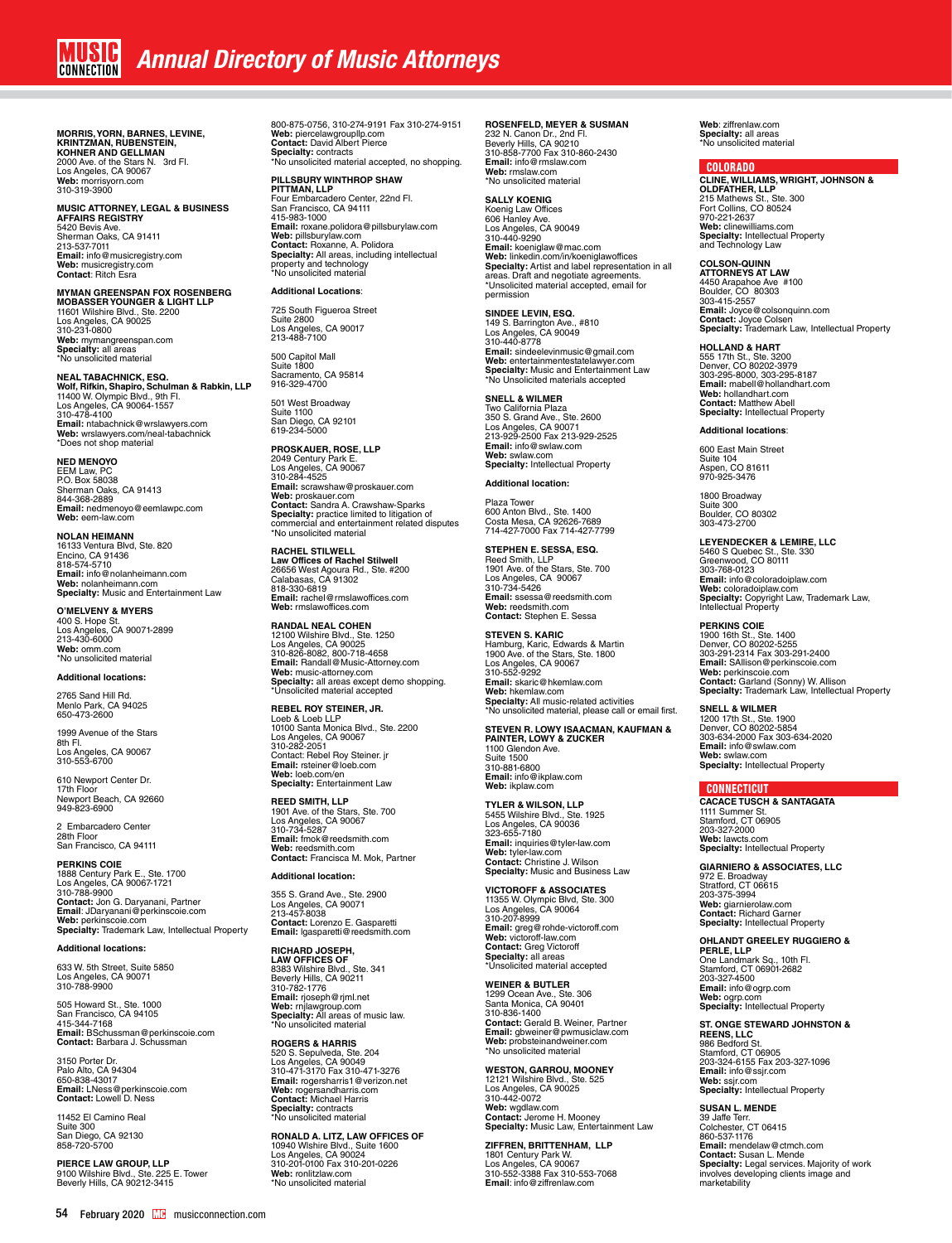### DELAWARE

**FISH & RICHARDSON, PC** 222 Delaware Ave., 17th Fl. P.O. Box 1114 Wilmington, DE 19899-1114 302-652-5070 **Web:** fr.com **Specialty:** Intellectual Property

**JEFFREY R. RAMBERG,<br><b>LAW OFFICE OF**<br>273 E. Main St., Ste. G<br>Newark, DE 19711 302-454-6414 Fax 302-454-6414<br>**Email:** ramberg@juno.com<br>**Web:** ramberglawfirm.com<br>**Contact:** Jeffrey R. Ramberg<br>**Specialty:** transactional intellectual property

**MARKS, O'NEILL, O'BRIEN, DOHERTY &<br><b>KELLY, P.C.**<br>**300 Delaware Ave., Ste. 900<br>300 Delaware Ave., Ste. 900<br>Wilmington, DE 19801<br>303-658-6538 Email:** mdugganmoodklaw.com **Web:** mooclaw.com **Contact:** Michael F. Duggan **Specialty:** Intellectual Property

### WASHINGTON DC

**ADAMS AND REESE, LLP** 20 F St., N.W., Ste. 500 Washington, DC 20001 202-737-3234 **Web:** adamsandreese.com **Specialty:** Entertainment Law, Music Law,<br>Intellectual Property

## **BERLINER, CORCORAN & ROWE**

1101 17th St. N.W., Ste. 1100 Washington, DC 20036 202-293-5555 **Email:** bcr@bcr.us **Web:** bcr.us **Specialty:** Entertainment Law, Copyright Law and Internet Law

### **Additional location:**

321 Warren Dr. San Francisco, CA 94131 415-839-9201

## **KATTEN MUCHIN ROSENMAN, LLP** 2900 K St. N.W., North Tower, Ste. 200 Washington, DC 20007-5118 202-625-3686 **Email:** timothy.lynes@kattenlaw.com **Web:** kattenlaw.com **Contact:** Timothy J. Lynes

**MANATT, PHELPS & PHILLIPS**  1050 Connecticut Ave., N.W., Ste. 600 Washington, DC 20036 202-585-6500 **Web:** manatt.com **Specialty:** all areas

### **PROSKAUER, ROSE, LLP**

1001 Pennsylvania Ave.,<br>N.W., Ste. 400 S.<br>Washington, DC 20004-2533<br>202-416-6800, 202-416-5850 Email: phamburger@proskauer.com<br>Web: proskauer.com<br>Contact: Paul M. Hamburger, Partner<br>Specialty: practice limited to litigation of<br>commercial and entertainment related disputes<br>"No unsolicited material

### **STEPTOE & JOHNSON**

1330 Connecticut Ave., N.W. Washington, DC 20036 202-429-6749, 202-429-3000 **Email:** mallan@steptoe.com **Web:** steptoe.com **Contact:** Michael J. Allan **Specialty:** Contracts and Intellectual Property

**VENABLE, LLP<br>600 Massachusetts Ave, NW<br>Washington, DC 200041<br>202-344-4000 Fax 202-344-8300<br><b>Web:** venable.com<br>**Specialty:** Intellectual Property

### FLORIDA

**ALLEN L. JACOBI** 11077 Biscayne Blvd., Ste. 200 Miami, FL 33161 305-893-2007 **Web:** pyramidrecords.net **Specialty:** All entertainment-related services

**DAVID BERCUSON, PA, LAW OFFICES OF** Town Center One, Ste. 1813 8950 S.W. 74 Ct. Miami, FL 33156 305-670-0018 Fax 305-670-0019 **Email:** DBercuson@aol.com **Web:** bercusonlaw.com

**Contact:** David Bercuson **Specialty:** specialist in domestic and foreign music licensing and obtaining deals for artists

**GRIMES LLC** 3501 Bonita Bay Blvd. Bonita Springs, FL 34134 239-330-9000 **Web:** gandb.com<br>**Specialty:** Entertainment, branding, trademarks,<br>copyrights, licensing and litigation

**PROSKAUER, ROSE, LLP**<br>2255 Glades Rd., Ste. 421 Atrium<br>Boca Raton, FL 33431-7360<br>561-241-7400, 561-995-4777 **Email:** dpratt@proskauer.com **Web:** proskauer.com **Contact:** David Pratt **Specialty:** practice limited to litigation of commercial and entertainment related disputes \*No unsolicited material

### **TALENTED TENTH CONSULTING & LEGAL SERVICES, PLLC** 1415 W. Cypress Creek Road

Suite 300 Fort Lauderdale, FL 33309 754-800-5291 Fax 754-999-2140 **Email:** adumas@talentedtenthlaw.com **We**b: talenteddenthlaw.com<br>**Contact:** Antoine Dumas, Esq.<br>**Specialty:** Contract drafting, dispute and<br>negotiation, trademarks, copyright, publishing,<br>licensing, business consulting, touring,<br>recording, royalties calculati

### **GEORGIA**

**ALAN S. CLARKE, LAW OFFICES OF** 1600 Parkwood Circle, SE, Suite 200 Atlanta, GA 30326 404-816-9800 Fax 404-816-0555 **Email:** aclarke@entertainlaw.com **Web:** theentertainmentlawgroup.com **Contact:** Alan Clarke **Specialty:** Intellectual Property

**BALSER & GRELL IP LAW, LLC** 3330 Cumberland Blvd., Ste. 500 Atlanta, GA 30339 678-202-5990 **Email:** mgrell@bgiplaw.com **Web:** trwiplaw.com **Specialty:** Patents, Trademarks, Copywrights

**FREED HOWARD, LLC**

101 Marietta St. Ste. 3600 Atlanta, GA 30303 470-839-9300 **Email:** info@freedhoward.com **Web:** freedhoward.com **Specialty:** Entertainment Law, Music Law, Film/ TV Law, Copyrights

### **HOLLAND & KNIGHT**

1180 W. Peachtree St., Ste. 1800 Atlanta, GA 30309 404-817-8500, 404-817-8585 **Email:** allen.maines@hklaw.com **Web:** hklaw.com<br>**Contact:** J. Allen "Allen" Maines<br>**Specialty:** Entertainment Law,<br>Contract Law

MINTER & ASSOCIATES<br>5398 E. Mountain St.<br>Stone Mountain, GA 30083<br>770-879-7400 Fax 770-879-5695<br>Email: kamlaw@aol.com<br>Web: kendallminteresq.com<br>Contact: Kendall Minter<br>Specialty: Entertainment Law, Intellectual **Property** 

BAKER HOSTETLER<br>1170 Peachtree St., N.E., Ste. 2400<br>Atlanta, GA 30309-7676<br>404-459-0050<br>Email: jjones@bakerlaw.com<br>Web: bakerlaw.com<br>Contact: Joann Gallagher Jones<br>Specialty: Intellectual Property<br>Specialty: Intellectual P

**YEMANE CLARKE, ATTORNEY** 5863 Redan Rd. Stone Mountain, GA 30088 770-450-8003 **Web:** clarkelegal.com **Contact:** Yemane Clarke **Specialty:** Intellectual Property

### **IDAHO**

**HAWLEY, TROXELL, ENNIS & HAWLEY, LLP**<br>877 Main St., Ste. 1000<br>Boise, ID 83702 208-344-6000 **Email:** info@hawleytroxell.com **Web:** hawleytroxell.com **Specialty:** Intellectual Property

### **Additional locations:**

250 N.W. Blvd., Ste. 204 Coeur d'Alene, ID 83814 208-667-1300

412 West Center St., Ste. 2000 Pocatello, ID 83204 208-233-20001

2010 Jennie Lee Dr. Idaho Falls, ID 83404 208-529-3005

### **PEDERSEN AND COMPANY, PLLC**

1410 N. 28th St. Boise, ID 83703 208-343-6355 **Email:** ip@pedersenco.com **Web:** patentattorneyidaho.com **Contact:** Ken J. Pedersen or Barbara S. Pedersen<br>**Specialty**: Intellectual Property

**PERKINS COIE**<br>1111 W. Jefferson St., Ste. 500<br>Boise, ID 83702-5391 208-343-3434 Fax 208-343-3232 **Email:** RMaynard@perkinscoie.com **Web:** perkinscoie.com **Contact:** Robert A. Maynard **Specialty:** Trademark Law, Intellectual Property

### **PARSONS, BEHLE & LATIMER**

800 W. Main St., #1300 Boise, ID 83706 208-562-4900 Fax 208-562-4901 **Email:** rjohnson@personsbehle.com **Web:** parsonsbehle.com **Contact:** Rexford A. Johnson **Specialty:** Intellectual Property Litigation,<br>Patents, Trademarks and Copyrights

### ILLINOIS

**BRIAN A. ROSENBLATT<br><b>ATTORNEY AT LAW**<br>BRYCE DOWNEY & LENKOV LLC<br>200 N. Lasalle St., Ste. 2700<br>312-377-1501, 312-327-0056<br>Chicago, IL 60601<br>**Email:** brosenblatt@bdlfirm.com **Web:** bdlfirm.com **Specialty:** Entertainment Law, Intellectual Property, Litigation

### **JAY B. ROSS & ASSOCIATES, PC**

842 W. Grand Ave. Chicago, IL 60642-6565 312-633-9000 **Email:** music\_law@msn.com **Web:** jaybross.com **Contact:** Jay B. Ross **Specialty:** Entertainment Law

**HUSCH BLACKWELL<br>120 S. Riverside Plaza, Ste. 2200<br>Chicago, IL 60606<br>312-655-1500, 312-526-1643 Email:** [daan.erikson@huschblackwell.com](mailto:daan.erikson@huschblackwell.com) **Web:** huschblackwell.com **Contact:** Daan G. Erikson **Specialty:** Entertainment and Media, Intellectual Properties

# **KATTEN, MUCHIN & ROSENMAN**

525 W. Monroe St.<br>Chicago, IL 60661<br>312-902-5200, 312-902-5296<br>**Email:** Kristin.achterhof@kattenlaw.com<br>**Web:** kattenlaw.com<br>**Contact:** Kristin J. Achterhof **Specialty:** Trademark, Copyright, Entertainment Litigation

**LOEB & LOEB, LLP**  321 N. Clark, Ste. 2300 Chicago, IL 60654 312-464-3144 **Contact:** Douglas N. Masters **Email:** dmasters@loeb.com **Web:** loeb.com **Specialty:** all areas

**MANDELL MENKES, LLC** One North Franklin Street Suite 3600 Chicago, IL 60606 312-251-1000, 312-251-1016, 312-493-3091 **Email:** [pstrand@mandellmenkes.com,](mailto:pstrand@mandellmenkes.com) lmensch@mandellmenkes.com **Web:** mandellmenkes.com **Contact:** Peter Strand & Linda Mensch **Specialty:** Media, Entertainment and First Amendment Intellectual Property

### **PERKINS COIE**

131 S. Dearborn St., Ste. 1700 Chicago, IL 60603-5559 312-324-8400 Fax 312-324-9400 **Email:** CWilson@perkinscoie.com<br>**Web:** perkinscoie.com<br>**Contact:** Christopher (Chris) B. Wilson<br>**Specialty:** Trademark Law, Intellectual Property

### **SMITH AMUNDSEN, LLC**

150 N. Michigan Ave., Ste. 3300 Chicago, IL 60601 312-894-3200 **Email:** lschechtman@salawus.com **Web:** salawus.com<br>**Contact:** Larry A. Schechtman, Partner,<br>Brian Rosenblatt<br>**Specialty:** Ent., Media, Privacy, and Intellectual **Property** 

### INDIANA

**BARNES & THORNBURG, LLP<br>11 S. Meridian St.<br>Indianapolis, IN 46204-3535** 317-231-7313 **Email:** shawn.bauer@btlaw.com **Web:** btlaw.com **Contact:** Shawn D. Bauer **Specialty:** Intellectual Property

**BINGHAM, GREENEBAUM,<br><b>DOLL, LLP**<br>2700 West Market St.<br>Indianapolis, IN 46204<br>317-968-5529 **Email:** jdaniluck@bgdlegal.com **Web:** bgdlegal.com **Contact:** John V. Daniluck, Partner **Specialty:** Intellectual Property

### **LEWIS & KAPPES, PC**

One American Sq., Ste. 2500 Indianapolis, IN 46282-0003 317-639-1210 Fax 317-639-4882 **Email**: trichardson@lewis-kappes.com **Web:** lewis-kappes.com **Contact:** Todd Richardson **Specialty:** Intellectual Property

## IOWA

**MCKEE, VOORHEES & SEASE, PLC** 801 Grand Ave., Ste. 3200 Des Moines, IA 50309-2721 515-288-3667 Ext. 5961 **Web:** ipmvs.com **Contact:** Brandon W. Clark **Specialty:** Entertainment Law, Trademarks, Copyrights

### **ZARLEY LAW FIRM, PLC**

Capital Sq. 400 Locust St., Ste. 200 Des Moines, IA 50309-2350 515-288-3667 **Email:** info@zarleylaw.com **Web:** zarleylaw.com **Specialty:** Intellectual Property

### KANSAS

**FLEESON, GOOING ATTORNEYS AT LAW** 1900 Epic Center 301 N. Main St. Wichita, KS 67202 316-267-7361 **Email:** kmeyerhoff@fleeson.com **Web:** fleeson.com **Contact:** Kent A. Meyerhoff **Specialty:** Intellectual Property

### **FOULSTON SIEFKIN, LLP**

1551 N. Waterfront Pkwy., Ste. 100 Wichita, KS 67206-4466 316-267-6371 **Email:** bmatthews@foulston.com **Web:** foulston.com **Contact:** William (Bill) P. Matthews, Partner **Specialty:** Intellectual Property

### **Additional locations:**

534 S. Kansas Ave., Ste. 1400 Topeka, KS 66603-3436 785-233-3600 Fax 785-233-1610

32 Corporate Woods 9225 Indian Creek Pkwy., Ste. 600 Overland Park, KS 66210 913-498-2100 Fax 913-498-2101

### **KENTUCKY**

**BINGHAM, GREENEBAUM, DOLL, LLP**<br>300 W. Vine St., Ste. 1200<br>Lexington, KY 40507<br>859-231-8500<br>**Web:** bgdlegal.com<br>**Specialty:** Intellectual Property

**LYNCH, COX, GILMAN & GOODMAN<br>500 W. Jefferson St., Ste. 2100<br>Louisville, KY 40202** 502-589-4215 **Email:** atty@lcgandm.com **Web:** lynchcoxlaw.com **Specialty:** Intellectual Property

**MIDDLETON REUTLINGER** 401 S. 4th St., Ste. 2600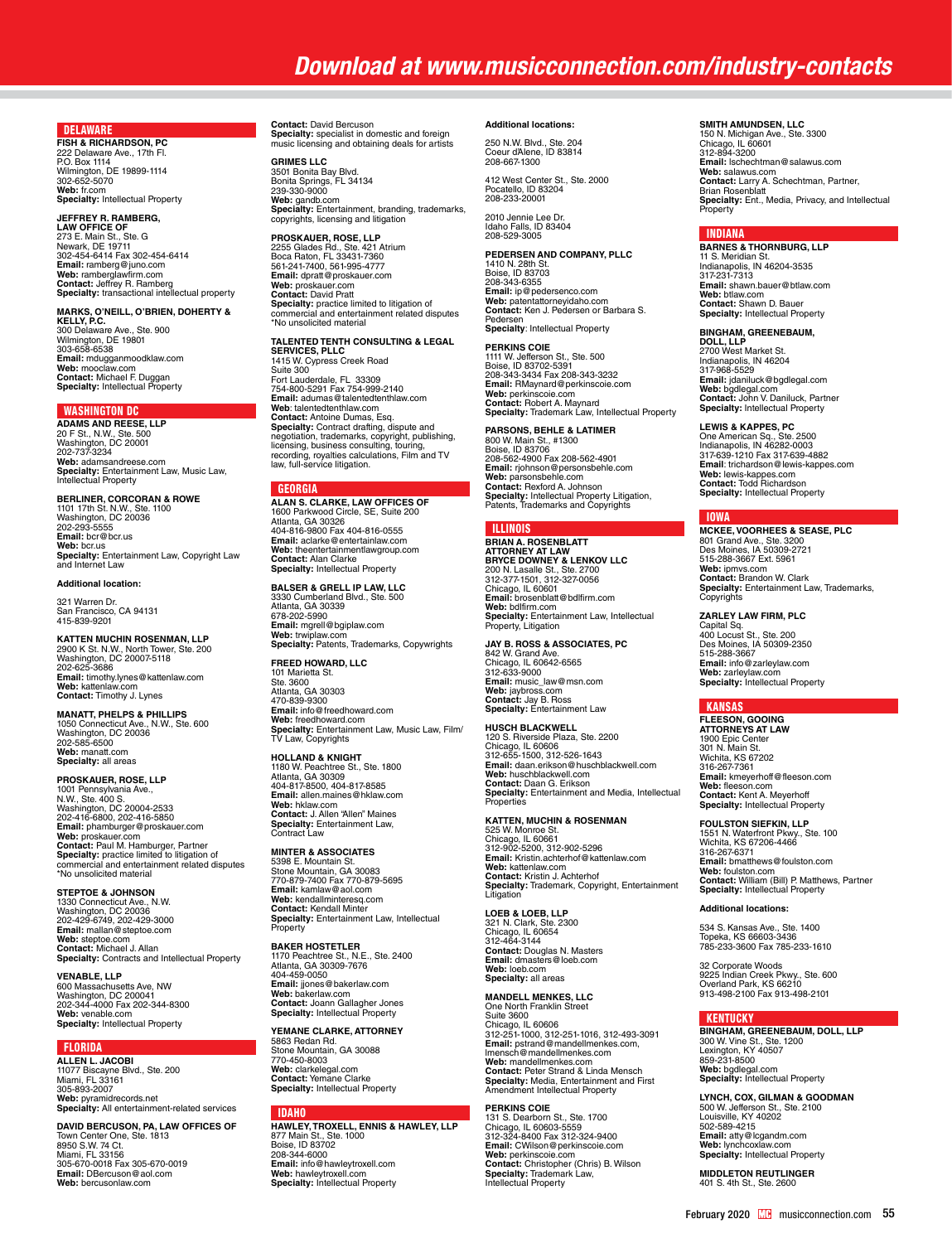Louisville, KY 40202 502-584-1135, 502-625-2753 **Email:** abrackett@middletonlaw **Web:** middreut.com **Contact:** Alexander P. Brackett **Specialty:** Intellectual Property

### LOUISIANA

**ADAMS AND REESE, LLP<br>One Shell Sq.<br>701 Poydras St., Ste. 4500<br>New Orleans, LA 70139<br>504-581-3234, 504-585-0420 Email:** paige.sensenbrenner@arlaw.com<br>**Web:** adamsandreese.com<br>**Contact:** E. Paige Sensenbrenner<br>**Specialty:** Entertainment Law, Music Law,<br>Intellectual Property

### **Additional location:**

450 Laurel St., Ste. 1900 Baton Rouge, LA 70801<br>225-378-3244<br>**Email:** willliam.shea@arlaw.com **Contact:** William D. Shea

**NOLA ENTERTAINMENT LAW**<br>5811 Tchoupitoulas St.<br>New Orleans, LA 70115 504-782-8803<br>**Email:** geveline@nocoxmail.com<br>**Web:** nolaentertainmentlaw.com<br>**Contact:** Gregory P. Eveline<br>**Specialty:** Entertainment Law, Copyright Law,<br>Trademark Law

### MAINE

**EATON PEABODY, PA<br>80 Exchange St.<br>Bangor, ME 04401<br>207-947-0111 Fax 207-942-3040** 

**Web:** eatonpeabody.com **Specialty:** Intellectual Property

### **Additional locations:**

77 Sewall St., Ste. 3000 Augusta, ME 04330 207-622-3747 Fax 207-622-9732

167 Park Row P.O. Box 9 Brunswick, ME 04011 207-729-1144 Fax 207-729-1140

204 Main St. Ellsworth, ME 04605 207-664-2900

100 Middle St. P.O. Box 15235 Portland, ME 04112 207-274-5266

**RUDMAN & WINCHELL, LLC** 

84 Harlow St. P.O. Box 1401 Bangor, ME 04402-1401<br>207-947-4501, 207-992-2412<br>**Email:** apellegrini@rudmanwinchell.com<br>**Web:** rudmanwinchell.com<br>**Contact:** Anthony D. Pellegrini<br>**Specialty:** Intellectual Property & Copyright Law

### MARYLAND

**LARRY J. GUFFEY** 502 Washington Ave., Ste. 605 Towson, MD 21204 410-659-9550<br>**Emai**l: larry@GuffeyLaw.com<br>**Web:** guffeylaw.com<br>**Specialty:** Intellectual Property, Trademark and<br>Patents

**Additional location:**

94 Narod Blvd. Water Mill, NY 11976 631-237-4891

### **MARYLAND VOLUNTEER LAWYERS**

**SERVICE**<br>201 N. Charles St., Ste. 1400<br>Baltimore, MD 21201<br>410-539-6800 **Email:** info@mvlslaw.org **Web:** mvlslaw.org

**VENABLE, LLP**<br>750 E. Pratt St., Ste. 900<br>Baltimore, MD 21202 410-244-7400 Fax 410-244-7742 **Web:** venable.com **Specialty:** Intellectual Property

**Additional location:** 210 West Pennsylvania Ave, Ste. 500 Towson, MD 21204 410-494-6200

### MASSACHUSETTS **BURNS & LEVINSON, LLP**

125 Summer St. Boston, MA 02110 617-345-3000 Fax 617-345-3299<br>**Email:** sstenger@burnslev.com<br>**Web:** burnslev.com<br>**Contact:** Susan E. Stenger<br>**Specialty:** Music Law, Litigation

**Additional locations:**

175 Derby St., Ste. 6 Hingham, MA 02043 716-345-3000 69 Park St.

Andover, MA 018110 978-474-4700

20 Wiliam St., Suite 135 Wellesley, MA 02481 617-345-3000

## **CESARI & MCKENNA, LLP** One Liberty Square, Suite 310 Boston, MA 022109

617-951-2500 Fax 617-951-3927 **Web:** c-m.com **Specialty:** Intellectual Property **PATTI JONES ATTORNEY AT LAW**

20 Park Plaza Boston, MA 02116 617-948-2139 **Email:** patti@pattijones.com **Web:** pattijones.com **Contact:** Patti Jones **Specialty:** music, literary publishing, media and independent film

**PROSKAUER, ROSE, LLP** One International Pl., 14th Fl. Boston, MA 02110-2600 617-526-9800 **Email:** jcapraro@proskauer.com **Web:** proskauer.com<br>**Contact:** Joseph A. Capraro, Jr.<br>S**pecialty:** practice limited to litigation of<br>commercial and entertainment related disputes<br>\*No unsolicited material

**WOLF, GREENFIELD & SACKS, PC**  600 Atlantic Ave. Boston, MA 02210-2206 617-646-8000 Fax 617-646-8646 **Web:** wolfgreenfield.com **Specialty:** Trademark, Copyright

### MICHIGAN

**FOLEY & LARDER, LLP** One Detroit Center 500 Woodward Ave., Ste. 2700 Detroit, MI 48226-3489 313-234-7100 Fax 313-234-2800 **Web:** foley.com **Specialty:** Intellectual Property

**HERTZ SCHRAM**  1760 S. Telegraph Rd., Ste. 300 Bloomfield Hills, MI 48302 248-494-4486 **Web:** hertzschram.com **Contact:** Howard Hertz **Specialty:** Entertainment Law, Contracts, Litigation

**Additional location:**

## Chrysler House 719 Griswold St., Ste. 820-128 Detroit, MI 48226 313-757-4724

**HONIGMAN MILLER SCHWARTZ & COHN, LLP** 315 E. Eisenhower Pkwy., Ste. 100 Ann Arbor, MI 48108 734-418-4256 Fax 734-418-4257 **Email:** jstewart@honigman.com **Web:** honigman.com **Contact:** James E. Stewart **Specialty:** Intellectual Property Litigation

**Additional locations:**

350 E. Michigan Ave., Ste. 300 Kalamazoo, MI 49007 269-337-7704 Fax 269-337-7705 **Email:** jobrien@honigman.com **Contact:** Jonathan P. O'Brien, Ph.D., Partner

2290 1st National Blvd. 660 Woodward Ave. Detroit, MI 48226 313-465-7000

39400 Woodward Ave., Suite 101 Bloomfield Hills, MI 48304 248-566-8300

650 Trade Centre Way, Suite 200 Kalamazoo, MI 49002 269-337-7700

300 Ottawa Ave., NW, Suite 400 Grand Rapids, MI 49503 616-649-1900

222 N. Washington Sq, Suite 400 Lansing, MI 48933 517-484-8282

**JAFFE, RAITT, HEUER & WEISS** 28 W. Adams Ave., Ste. 1500 Detroit, MI 48226 313-800-6500 **Web:** jaffelaw.com **Specialty:** Intellectual Property

### **Additional locations:**

27777 Franklin Rd., Ste. 2500 Southfield, MI 48034 248-351-3000

302 E. Liberty Ann Arbor, MI 48104 734-222-4776

**REISING, ETHINGTON, PC<br>755 W. Big Beaver Rd., Ste. 1850<br>Troy, MI 48084<br>248-689-3500 Fax 248-689-4071 Web:** reising.com **Specialty:** Intellectual Property Law

### MINNESOTA

**DORSEY & WHITNEY, LLP**<br>50 S. 6th St., Ste. 1500<br>Minneapolis, MN 55402-1498<br>612-340-5681 Fax 952-516-5585 **Email:** rosenbaum.robert@dorsey.com **Web:** dorsey.com **Contact:** Robert A. Rosenbaum **Specialty:** Intellectual Property

**LOMMEN ABDO** 1000 International Centre 920 2nd Ave. S. Minneapolis, MN 55402 800-752-4297, 612-339-8131 Fax 612-339-8064 **Email:** rabdo@lommen.com **Web:** lommen.com **Contact:** Ken Abdo **Specialty:** Music Law, Entertainment Law

### **PATTERSON THUENTE, IP**

4800 IDS Cente 80 S. 8th St. Minneapolis, MN 55402-2100 612-349-5754, 612-349-3010 **Email:** biascok@ptslaw.com **Web:** ptslaw.com **Contact:** Tye Biasco **Specialty:** Entertainment Law

### MISSISSIPPI

**BRUNINI, GRANTHAM, GROWER & HEWES, PLLC** The Pinnacle Building, Ste. 100 190 E. Capitol St. Jackson, MS 39201 601-960-6890 **Email:** scarmody@brunini.com **Web:** Brunini.com **Contact:** Stephen J. Carmody<br>**Speciality:** Intellectual Property, Litigation,<br>Media and Advertising

### MISSOURI

**SPENCER, FANE, BRITT & BROWNE** 1000 Walnut St., Ste. 1400 Kansas City, MO 64106 816-292-8150, 816-474-8100 **Email:** kelliott@spencerfane.com **Web:** spencerfane.com **Contact:** Kyle L. Elliott **Specialty:** Entertainment Law, Intellectual **Property** 

### MONTANA

**ANTOINETTE M. TEASE, PLLC** 175 N. 27th St., Ste. 1206 Billings, MT 59101 406-294-9000, 406-591-3689 **Email:** toni@teaselaw.com **Web:** [teaselaw.com](http://www.teaselaw.com/) **Contact:** Antoinette M. Tease **Specialty:** Intellectual Property and Technology Law

**CROWLEY, FLECK, LLP** 490 N. 31st St., Ste. 500 Billings, MT 59101 406-252-3441 **Email:** bf@crowleyfleck.com **Web:** crowleyfleck.com **Contact:** Bruce Fain

**DORSEY & WHITNEY, LLP** 125 Bank St., Ste. 600 Missoula, MT 59802-4407

406-721-6025 **Email:** bell.steve@dorsey.com **Web:** dorsey.com **Contact:** Steve D. Bell **Specialty:** Intellectual Property

**WORDEN THANE, PC** 321 W Broadway Suite 300 Missoula MT 59802 866-758-3444, 406-721-3400 **Web:** wordenthane.com **Specialty:** Copyright, Trademarks

### NEBRASKA

**ABRAHAMS, KASLOW & CASSMAN, LLP**<br>8712 W. Dodge Rd., Ste. 300<br>Omaha, NE 68114<br>402-392-1250 Fax 402-392-0816 **Web:** akclaw.com **Specialty:** Intellectual Property

### **CLINE, WILLIAMS, WRIGHT, JOHNSON &**

**OLDFATHER, LLP** 12910 Pierce St., Ste. 200 Omaha, NE 68144 402-474-6900, 402-397-1700 **Email:** jmiles@clinewilliams.com **Web:** clinewilliams.com **Contact:** John C. Miles<br>**Specialty:** Intellectual Property<br>& Technology Law

### **Additional location:**

233 S. 13th St. , Ste. 1900 Lincoln, NE 68508 402-474-6900

1207 "M" Street PO Box 510 Aurora, NE 68818 402-694-6314

Northern Heights Professional Plaza 416 Valley View Drive, Suite 304 Scottsbluff, NE 69361 308-635-1020

## **HOUGHTON BRADFORD WHITTED PC, LLO**

6457 Frances Street, Suite 100 Omaha, NE 68106 402-344-4000, 402-930-1067 **Web:** [houghtonbradford.com](http://www.houghtonbradford.com/) **Contact:** David A. Houghton **Specialty:** Intellectual Property

**KUTAK ROCK, LLP** The Omaha Building 1650 Farnam St. Omaha, NE 68102-2186 402-346-6000 Fax 402-346-1148 **Web:** kutakrock.com **Specialty:** Intellectual Property

### NEVADA

**BROWNSTEIN, HYATT, FARBER, SCHRECK** 100 N. City Pkwy., Ste. 1600 Las Vegas, NV 89106 702-382-2101, 775-398-3800 **Email:** mronds@bhfs.com **Web:** bhfs.com **Contact:** Michael D. Rounds **Specialty:** Intellectual Property

### **Additional location:**

5371 Kietzke Ln. Reno, NV 89511 775-324-4100

### **GREENBERG, TRAURIG**

10845 Griffith Peak Drive Las Vegas, NV 89135 702-792-3773 **Web:** gtlaw.com **Specialty:** Entertainment and intellectual propertie

### **PARSONS, BEHLE & LATIMER**

50 W. Liberty St., Ste. 750 Reno, NV 89501 775-323-1601, 800-293-9669 Fax 775-348-7250 **Web:** parsonsbehle.com **Specialty:** Intellectual Property Litigation,<br>Patents, Trademarks and Copyrights

**SNELL & WILMER** 3883 Howard Hughes Pkwy., Ste. 1100 Las Vegas, NV 89169-5958 702-784-5200, 702-784-5280 **Web:** swlaw.com **Specialty:** Intellectual Property

**Additional location:**

50 W. Liberty St., Ste. 510 Reno, NV 89511 775-785-5440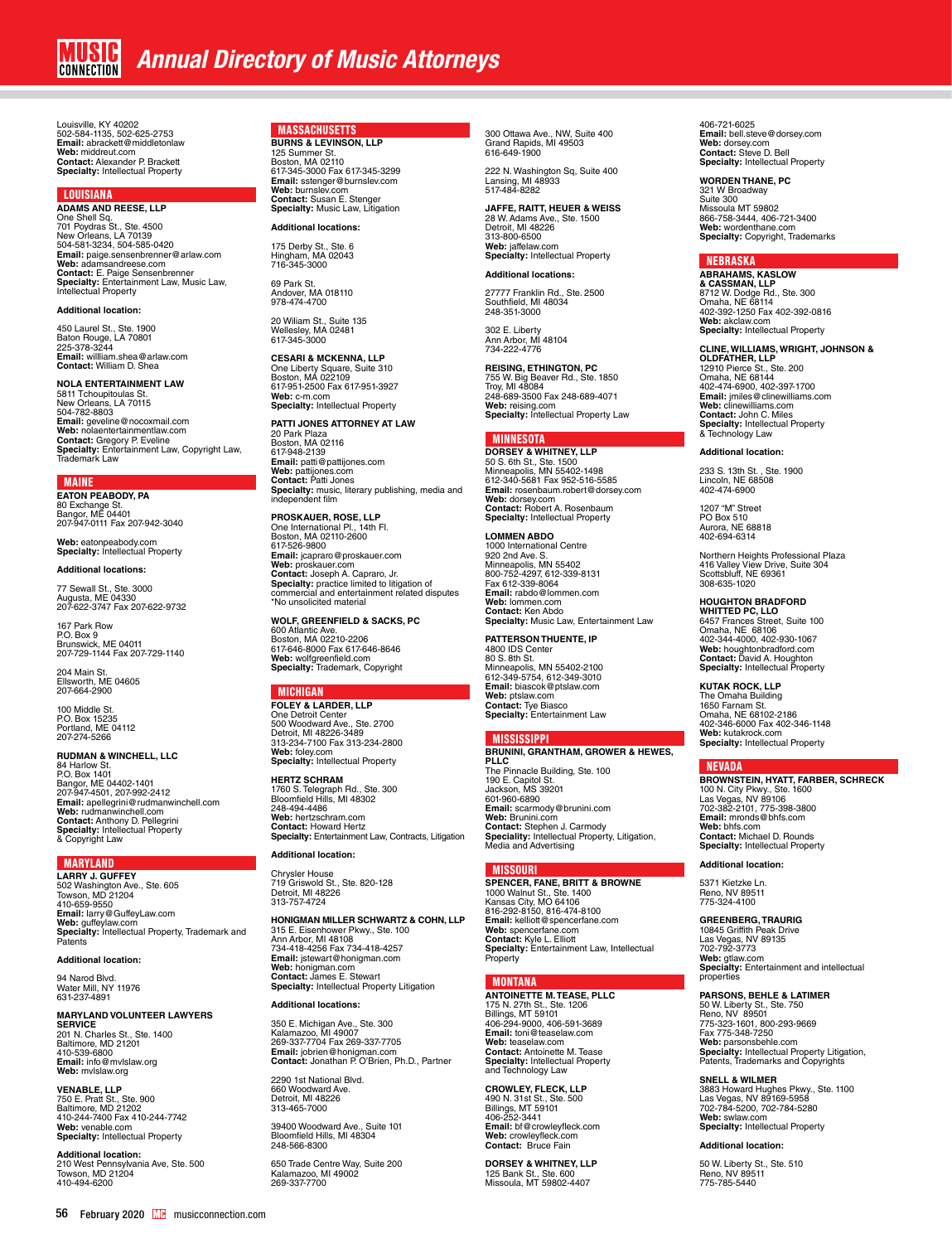**WEIDE & MILLER, LTD<br>7251 W. Lake Mead Blvd., Ste. 530<br>Las Vegas, NV 89128<br>702-382-4804 Fax 702-382-4805<br><b>Web:** weidemiller.com **Specialty:** Intellectual property and technology law

NEW HAMPSHIRE **GALLAGHER, CALLAHAN & GARTRELL, PC**  214 N. Main St. P.O. Box 1415 Concord, NH 03302-1415 603-545-3606, 800-528-1181 **Email:** cline@gcglaw.com **Web:** gcglaw.com **Contact:** Peter Cline **Specialty:** Intellectual property, Entertainment Law

**MAINE, CERNOTA & RARDIN** 547 Amherst St., 3rd Fl. Nashua, NH 03063-4000 603-886-6100 **Email:** info@mcr-ip.com **Web:** mcr-ip.com **Specialty:** Intellectual property

**SHAHEEN & GORDON, PA** 80 Merrimack St. Manchester, NH 03101 603-635-4099 **Web:** shaheengordon.com **Specialty:** Trademark, Copyrights

**Additional locations:**

107 Storrs St. Concord, NH 03302

11 Concord Street Nashua, NH 03060

353 Central Avenue Suite 200 Dover, NH 03820

### NEW JERSEY

**JEKIELKE & JANIS LLP**<br>26 Park St. Suite 2045<br>Montclair, NJ 07042<br>212-686-7008 **Email:** jon@jj.lawyers.com **Web:** jj-lawyers.com **Contact:** Jon Jekielek **Specialty:** Entertainment Law

### **Additional location:**

203 E. Pennsylvania Blvd. Feasterville, PA 19053 215-396-2727

### **MARKS, O'NEILL, O'BRIEN & KELLY, P.C.**

Cherry Tree Corporate Center 535 Route 38 E., Ste. 501 Cherry Hill, NJ 08002 856-663-4300 **Email:** newjersey@mooclaw.com **Web:** mooclaw.com **Specialty:** Intellectual Property

**MCCARTER & ENGLISH, LLP** 100 Mulberry St. Newark, NJ 07102 973-622-4444 Fax 973-624-7070 **Email:** info@mccarter.com **Web:** mccarter.com **Specialty:** Litigation, Intellectual Property,<br>Trademark, Copyright, Contracts

**PAUL B. UNGAR** 16 Monmouth Ave. Edison, NJ 08820 7320-692-4286 **Email:** paul@paulbungar.com **Web:** paulbungar.com<br>**Contact:** Paul Ungar<br>**Specialty:** Entertainment Law, Intellectual<br>Property, Trademark, Copyright

**PROSKAUER, ROSE, LLP** One Newark Center Newark, NJ 07102 973-274-3200, 973-274-3256 **Email:** Lsandak@proskauer.com **Web:** proskauer.com **Contact:** Lawrence R. Sandak **Specialty:** practice limited to litigation of commercial and entertainment related disputes \*No unsolicited material

### NEW MEXICO

**PEACOCK LAW** 201 Third Street, NW Suite 1340 Albuquerque, NM 87102 877-998-1506, 505-998-1500

### NEW YORK **ARTHER LAW FIRM, THE**

One Rockefeller Plaza, 11th Fl. New York, NY 10020-1001 888-520-4529, 212-713-0138 **Web:** artherlaw.com **Contact:** Anthony Arther **Specialty:** Free Consultation, Demo and Deal Shopping, Music, Film and Fashion matters

**Additional location:** 670 Franklin Ave. Brooklyn, NY 11238

**ASSOCIATION OF THE BAR OF THE CITY OF N.Y.** 42 W. 44th St.

New York, NY 10036 212-626-7373, 800-342-3661 **Web:** ilawyer.com

### **BELDOCK, LEVINE & HOFFMAN**

99 Park Ave., 26th Fl.<br>New York, NY 10016<br>**Email:** pmatorin@blhny.com<br>**Email:** pmatorin@blhny.com<br>**Web:** blhny.com<br>**Contact:** Peter Matorin **Specialty:** Entertainment Law, Intellectual<br>Property

**CHRISTOPHER HOYT, ESQ. The Hoyt Law Group, LLC**  30 Wall St., 8th Fl. New York, NY 10005 212-268-3414 **Email:** info@cwhesq.com **Web:** cwhesq.com **Specialty:** Entertainment and Business Law \*No unsolicited material

**CODISPOTI & MANCINELLI, LAW OFFICES OF** 111 John St., Ste. 800 New York, NY 10038 212-791-9453 **Email:** bruno@codispotilaw.com **Web:** codispotilaw.com **Contact:** Bruno Codispoti **Specialty:** Entertainment Law

### **Additional location:**

600 3rd Ave., Ste. 1500 New York, NY 10016

**WALLACE E. J. COLLINS III, ESQ** 250 E. 39th St., Ste. 9K New York, NY 10016 212-661-3656 **Email:** wallace@wallacecollins.com **Web:** wallacecollins.com **Contact:** Wallace Collins **Specialty:** Entertainment and Intellectual Property

## **COWAN, DEBAETS, ABRAHAMS & SHEPPARD, LLP** 41 Madison Ave., 34th Fl. New York, NY 10010 212-974-7474 Fax 212-974-8474 **Email:** info@cdas.com

**Web:** cdas.com **Specialty:** Entertainment Law

### **Additional location:**

9595 Wilshire Blvd., Ste. 900 Beverly Hills, CA 90212 310-492-4392

## **DAVIS, SHAPIRO, LEWIT, GRABEL, LEVIN,<br>GRANDERSON & BLAKE<br>414 W. 14th St., 5th Fl.<br>New York, NY 10014** 212-230-5500 **Email:** info@davisshapiro.com **Web:** davisshapiro.com **Specialty:** Entertainment Law

**DAVIS WRIGHT TREMAINE, LLP** 1251 Ave. of the Americas, 21st Fl. New York, NY 10020-1104 212-489-8230 Fax 212-489-8340 **Email:** info@dwt.com

# **Web:** dwt.com **Specialty:** Entertainment Law

**DORSEY & WHITNEY, LLP**<br>51 W. 52nd St.<br>New York, NY 10019-6119 212-415-9200, 212-415-9269 **Email:** Edelman.sandra@dorsey.com **Web:** dorsey.com **Contact:** Sandra Edelman **Specialty:** Intellectual Property

**FOSTER GARVEY PC** 100 Wall St., 20th Fl. New York, NY 10005-3708 212-431-8700, 202-298-1787 **Web:** foster.com **Specialty:** Entertainment Law

## **GEORGE T. GILBERT, ATTORNEY AT LAW** 74 W. 68th St., Ste. 9B New York, NY 10023 212-677-2001, 917-817-4819

**Email:** musicesq@gmail.com; Skype: musicesq; AIM: ggilbert54<br>**Web:** linkedin.com/in/georgegilbert<br>**Specialty:** Intellectual Property, Entertainment<br>law with focus on the music industry, literary,<br>television and film. Trademark and Copyright

**GEORGE STEIN, LAW OFFICES OF** 270 Madison Ave., Ste. 1410 New York, NY 10016

212-683-5320 Fax 212-686-2182 **Email:** georgestein@earthlink.net **Web:** georgesteinlaw.com<br>**Contact:** George Stein<br>**Specialty**: Entertainment Law, Music Law,<br>Copyrights

**GOTTLIEB, RACKMAN & REISMAN** 270 Madison Ave., 8th Fl. New York, NY 10016 212-684-3900 Fax 212-684-3999 **Email:** arubenstein@grr.com **Web:** grr.com **Contact:** Allen I. Rubenstein **Specialty:** Entertainment Law

### **Additional location:**

1225 Franklin Ave. Garden City, NY 11530 516-495-7924 Fax 516-873-8881

445 Hamilton Ave., Ste. 1102 White Plains, NY 10601 914-220-5304

**GREENBERG TRAURIG** Met Life Bldg. 200 Park Ave. New York, NY 10166 212-801-9200 212-801-2233 **Email:** ballj@gtlaw.com **Web:** gtlaw.com **Contact:** Jonathan D. Ball, Ph.D. **Specialty:** Music Law & Entertainment Law

**HEYMAN LAW**<br>26 Perry St., Ste. 4-A<br>New York, NY 10014 212-414-0522 **Email:** info@heylaw.com **Web:** heylaw.com<br>**Specialty:** Entertainment Law, Copyright,<br>Trademark, New Media

## **JEFFREY GANDEL,**

**LAW OFFICES OF<br>1623 3rd Ave., Ste. 22A<br>New York, NY 10128<br>212-289-0709 Fax 212-289-0686 Email:** jeff@gandellaw.com **Web:** gandellaw.com **Contact:** Jeffrey Gandel **Specialty:** Music Law, Film Law, Litigation

**THE JACOBSON FIRM, P.C.** 347 5th Ave., Ste. #810 New York, NY 10016 212-683-2001 **Email:** jeffrey@jacobsonfirm.com **Web:** jacobsonfirm.com

**JOEL BROOKS**<br>25 S. Service Rd., Ste. 240<br>Jericho, NY 11753 516-338-0533 **Contact:** Joel Brooks **Specialty:** Music Law

### **KATTEN, MUCHIN & ROSENMAN, LLP**

575 Madison Ave. New York, NY 10022 212-940-8800, 212-940-8554 **Email:** karen.ash@kattenlaw.com **Web:** kattenlaw.com **Contact**: Karen Artz Ash **Specialty:** Intellectual Property

## **KIA LAW FIRM** 149 Madison Ave., Ste. #1105<br>New York, NY 10016<br>212-679-4200 Fax 212-679-4155<br>**Email:** info@kialawfirm.com<br>**Web:** kialawfirm.com **Specialty:** Entertainment Law

**LEVINSOHN ASSOCIATES, P.C.** 1325 Ave. of the Americas, 27th Fl. New York, NY 10019 212-262-1000 **Email:** assistant@entlawfirm.com **Web:** entlawfirm.com **Specialty:** I.P. and Copyright

## **LOEB & LOEB, LLP** 345 Park Ave. New York, NY 10154-1895 212-407-4000, 212-407-4906 **Email:** rarar@loeb.com

**Web:** loeb.com

**Contact**: Roger M. Arar **Specialty:** all areas

**MANATT, PHELPS & PHILLIPS** 7 Times Sq. New York, NY 10036 212-790-4500 Fax 212-790-4545

**Web:** manatt.com **Specialty:** all areas

**Additional location:**

136 State St., Ste. 300

Albany, NY 12207 518-431-6700 Fax 518-431-6767

## **MARVIN KATZ, LAW OFFICES OF** 410 Park Ave., Ste. 1530 New York, NY 10022 212-486-6001 Fax 212-486-4608 **Email:** marvin@mkatzlaw.net **Web:** mkatzlaw.net **Contact:** Marvin Katz **Specialty:** Contracts, Mergers, Acquisitions, Music Publishing

MATTHEW L. KLETTER<br>Law Office of Matthew L. Kletter, PLLC<br>31 Mamaroneck Ave., Ste. 154<br>White Plans, NY 10601<br>914-681-5191, 914-844-5766<br>**Email:** mkletter@msn.com<br>**Web:** linkedin.com/in/mkletter<br>**Contact:** Matthew Kletter **Specialty:** Entertainment Law

**ROBERT S. MELONI, P.C.** 3 Columbus Cir., 15th Fl. New York, NY 10019 212-520-6090 **Email:** rmeloni@m2lawgroup.com **Web:** robertmeloni.com **Contact:** Robert S. Meloni **Specialty:** Entertainment and I.P. Litigation

**PELOSI, WOLF, EFFRON & SPATES** 233 Broadway, 22nd Fl. New York, NY 10279 212-334-4801 212-334-3599 **Web:** pwes.com **Contact:** John Pelosi **Specialty:** Entertainment Law, Music Law, Intellectual Property

**PERKINS COIE** 1155 Avenue of the Americas 22nd Floor New York, NY 10036-2711 212-262-6900 **Web:** perkinscoie.com **Specialty:** Trademark Law, Intellectual Property

**PROSKAUER, ROSE, LLP** Eleven Times Square (8th Ave. & 41st St.) New York, NY 10036-8299 212-969-3000 **Web:** proskauer.com **Specialty:** practice limited to litigation of commercial and entertainment related disputes \*No unsolicited material

### **PRYOR, CASHMAN, LLP**

7 Times Square New York, NY 10036 212-421-4100 Fax 212-326-0806 **Email:** jjanowitz@pryorcashman.com<br>**Web:** pryorcashman.com<br>**Contact:** James A. Janowitz<br>**Specialty:** Entertainment Law, Intellectual **Property** 

**RENZULLI LAW FIRM, LLP** One North Broad, Suite 1005 White Plains, New York 10601 914-285-0790 **Contact:** Michael R. Patrick, Partner **Email:** mpatrick@renzullilaw.com **Web:** renzullilaw.com

## **RITHOLZ LEVY SANDERS CHIDEKEL &**

**FIELDS, LLP**<br>235 Park Ave. S., 3rd Fl.<br>New York, NY 10003<br>212-448-1800<br>**Email:** hello@rlscf.com Web: rlscf.com<br>**Specialty**: Entertainment Law<br>**Additional locations:**<br>10940 Wilshire Blvd., Ste. 1600<br>Los Angeles, CA 90024<br>310-443-4176

1221 6th Ave. N. Nashville, TN 37208 615-250-3939

**ROBERT A. CELESTIN, ESQ.** 1650 Broadway, #505 New York, NY 10019 212-262-1103 **Web:** raclawfirm.com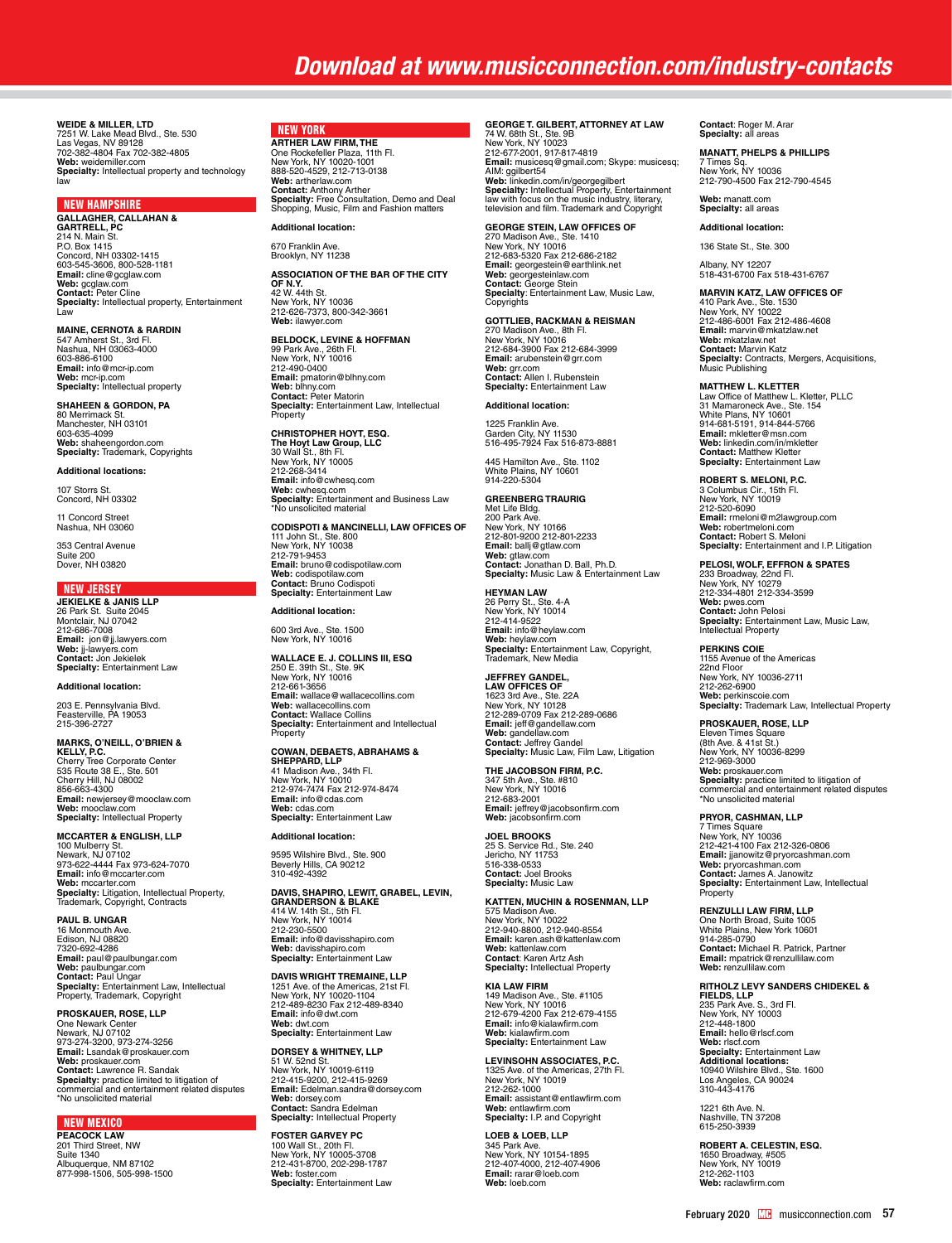**Contact:** Robert A. Celestin **Specialty:** Entertainment Law

## **ROBINSON BROG LEINWAND GREENE GENOVESE AND GLUCK, PC**

875 3rd Ave. New York, NY 10022 212-603-6300, 800-431-1473 **Email:** info@robinsonbrog.com **Web:** robinsonbrog.com<br>**Specialty:** Entertainment Law, Music Law, Indie<br>Label Consulting, Contracts

**RUBIN & BAILIN, LLP<br>Marc Bailin, Esq<br>366 Madison Avenue, 3rd Fl.<br>New York, New York 10017<br>(O) 212-935-0900. (F) 212-826-9307<br>(C) 914-924-1478<br>Web: [imdb.com/name/nm0047560/?ref\\_=nv\\_sr\\_1](http://www.imdb.com/name/nm0047560/?ref_=nv_sr_1)<br><b>Specialty:** Music Law

**SENDROFF & BARUCH, LLP** 1500 Broadway, Ste. 2201 New York, NY 10036 212-840-6400 Fax 212-840-6401 **Email:** msendroff@sendroff.com **Web:** sendroffbaruch.com **Contact:** Mark Sendroff **Specialty:** Entertainment Law

## **SERLING, ROOKS, HUNTER, MCKOY, WOROB & AVERILL LLP**

119 5th Ave., 3rd Fl. New York, NY 10003 212-245-7300 **Contact:** Joseph Lloyd Serling **Specialty:** Entertainment Law, Music Law

**SHUKAT ARROW HAFER WEBER & HERBSMAN, LLP** 494 8th Ave., 6th Fl. New York, NY 10001 212-245-4580 Fax 212-956-6471 **Email:** info@musiclaw.com **Web:** musiclaw.com **Contact:** Jonas Herbsman **Specialty:** Entertainment Law, Copyrights, **Contracts** 

**SLOSS ECKHOUSE BRENNAN LAW CO.** 555 W. 25th St., 4th Fl. New York, NY 10001 212-627-9898 Fax 212-627-9498 **Email:** office@slosslaw.com **Web:** slosslaw.com **Contact:** Josh Grier **Specialty:** Entertainment Law

**STAIRS, DILLENBECK, FINLEY<br>200 Park Ave. S., Ste. 511<br>New York, NY 10003<br>212-697-2700 Fax 212-687-3523 Email:** stairs@stairsdillenbeck.com **Web:** stairsdillenbeck.com **Specialty:** Entertainment Law

### **VOLUNTEER LAWYERS FOR**

**THE ARTS** 1 E. 53rd St., 6th Fl. New York, NY 10022 212-319-2787 Ext. 1 **Email:** registrations@vlany.org **Web:** vlany.org **Contact:** Elena M. Paul **Specialty:** Pro Bono legal services for artists

### NORTH CAROLINA

**GERBER LAW FIRM** 102 West Third Street, Suite 480 Winston-Salem, NC 27101 336-773-1324 **Email:** gerbs@prodigy.net **Web:** gerberlawfirm.net **Contact:** Andrew Gerber **Specialty:** Entertainment Law, Contracts, Copyright and trademark law, Business Planning

### NORTH DAKOTA

**DORSEY & WHITNEY, LLP** 3203 32nd Ave., S., Ste. 103 P.O. Box 1344 Fargo, ND 58107-1344 701-235-6000, 701-271-8883 **Email:** herman.sarah@dorsey.com **Web:** dorsey.com **Contact:** Sarah Andrews Herman **Specialty:** Intellectual Property

**NEUSTEL LAW OFFICES, LTD**  2534 S. University Dr., Ste. 4 Fargo, ND 58103 701-281-8822, 800-280-1711 **Email:** info@neustel.com **Web:** neustel.com **Specialty:** Intellectual Property

**VOGEL LAW FIRM**  218 North Pacific Ave. P.O. Box 1389

Fargo, ND 58107-1389 866-771-9930 **Web:** vogellaw.com **Specialty:** Intellectual Property

**Additional location:**

# 200 N. 3rd St., Ste. 201 Bismarck, ND 58502-2097 701-214-4393

OHIO **BENESCH ATTORNEYS AT LAW** 200 Public Sq., Ste. 2300 Cleveland, OH 44114 216-363-4151 **Email:** mavsec@beneschlaw.com **Web:** beneschlaw.com **Contact:** Mark E. Avsec **Specialty:** Intellectual Property

### **BINGHAM, GREENEBAUM,**

**DOLL, LLP** 2350 First Financial Center 255 E. Fifth St.<br>Cincinnati, OH 45202<br>513-455-7600<br>**Web:** bgdlegal.com<br>**Speciality:** Intellectual Property

**BRICKER & ECKLER** 100 S. 3rd St. Columbus, OH 43215 614-227-2300 Fax 614-227-2390 **Email:** gkrabacher@bricker.com **Web:** bricker.com **Contact:** Gregory J. Krabacher **Specialty:** Intellectual Property

### **Additional location:**

1001 Lakeside Ave. E., Ste. 1350 Cleveland, OH 44114 216-523-5405 Fax 216-523-7071

**ABINGTON INTELLECTUAL PROPERTY LAW & CONSUMER CLASS ACTIONS** 320 S. Boston Ave., Ste. 1130 Tulsa, OK 74103 918-588-3400 800-969-6570 **Email:** info@abingtonlaw.com **Web:** abingtonlaw.com **Specialty:** Copyrights

### **OREGON**

**PERKINS COIE** 1120 N.W. Couch St., 10th Fl. Portland, OR 97209-4128 503-727-2000, 503-727-2116 **Email:** BBeel@perkinscoie.com **Web:** perkinscoie.com **Contact:** Bryan D. Beel, Ph.D. Councel **Specialty:** Trademark Law, Intellectual Property

### **PETER VAUGHAN SHAVER, ESQ. SOUND**

**ADVICE, LLC**<br>Creative Legal Services<br>3939 N.E. Hancock St., Ste. 308<br>Portland, OR 97212 503-473-8252 **Email:** pv@pdxsa.com **Web:** pdxsa.com **Contact:** Peter Vaughan Shaver **Specialty:** Art & Entertainment Law, contracts, publishing, recording deals

**SEAN CLANCY LAW, LLC** 805 SW Broadway, Ste. 2400 Portland, OR 97205 971-251-0152 **Web:** seanclancylaw.com **Contact:** Sean Clancy<br>**Specialty:** Intellectual Property Law<br>Mail: 1819 S.W. 5th Ave., #125<br>Portland, OR 97201

### **PENNSYLVANIA**

**BALLARD SPAHR, LLP** 1735 Market St., 51st Fl. Philadelphia, PA 19103-7599 215-864-8335, 215-864-8109 **Email:** rzoncal@ballardspahr.com **Web:** ballardspahr.com **Contact:** Lynn E. Rzonca, Chair **Specialty:** Intellectual Property

**BERNARD MAX RESNICK, ESQ. PC** 2 Bala Plaza, Ste. 300 Bala Cynwyd, PA 19004 610-660-7774 Fax 610-668-0574 **Email:** bmresnick@gmail.com **Web:** bernardresnick.com **Contact:** Bernard Resnick **Specialty:** Entertainment Law/Music Publishing

**CAESAR, RIVISE, BERNSTEIN, COHEN & POKOTILOW, LTD.**<br>1635 Market St., 12th Fl.<br>Philadelphia, PA 19103-2212

215-567-2010 Fax 215-751-1142 **Email:** gatekeeper@crbcp.com<br>**Web:** crbcp.com<br>**Specialty:** Intellectual Property, Computer and<br>Information Technology Law

### **Additional location:**

2030 Tilghman St., Ste. 201A Allentown, PA 18101 610-255-7551

### **DOVAS LAW, PC**

307 Bainbridge St. Philadelphia, PA 19147 267-940-7725 Fax 267-295-6078 **Email:** info@dovaslaw.com **Web:** dovaslaw.com **Specialty:** Intellectual Property

### **ASH KERNEN, ESQ**

Kernen Law 1627 N. 2nd St. Ste. 123 Philadelphia, PA 19122 215-399-0404 **Email:** info@kernenlaw.com **Web**: KernenLaw.com **Specialties:** Music Law, Entertainment Law, Trademarks, Copyrights \*No unsolicited material accepted

**LAW OFFICE OF ROCCO E. COZZA, PLLC** 651 Holiday Drive Suite 400 Pittsburgh, PA 15220 Office: 412-294-8444 Cell: 412-527-3561 **Contact:** Rocco E. Cozza, Esq. **Email:** [rcozza@cozzalaw.com](mailto:rcozza@cozzalaw.com) **Web**: [cozzalaw.com](http://www.cozzalaw.com) **Specialities:** Entertainment Law, IP Law, Business & Contract Law

### RHODE ISLAND

**ADLER POLLOCK & SHEEHAN PC** One Citizens Plaza, 8th Fl. Providence, RI 02903-1345 401-274-7200 Fax 401-751-0604 **Email:** pcampellone@apslaw.com **Web:** apslaw.com **Contact:** Paul A. Campellone **Specialty:** Intellectual Property

### **Additional location**:

49 Bellevue Avenue Newport, RI 02840 401-847-1919

### SOUTH CAROLINA

**DORITY & MANNING, PA** Two Liberty Sq. 75 Beattie Pl., Ste. 1100 Greenville, SC 29601 864-271-1592, 800-815-6705 **Email:** jmb@dority-manning.com **Web:** dority-manning.com **Contact:** James M. Bagarazzi **Specialty:** Intellectual Property Law

**BURR & FORMAN LLP** 100 Calhoun St., Ste. 400 Charleston, SC 29401 843-723-7831 Fax 843-722-3227 **Web:** mcnair.net **Specialty:** Intellectual Property

### **Additional location:**

The Plaza at Belfair 4 Clarks Summit Dr., Ste. 200 Bluffton, SC 29910 843-815-2171

1221 Main Street, Suite 1800 Columbia, SC 29201 803-799-9800

Poinsett Plaza 104 South Main Street, Suite 700 Greenville, SC 29601

Shelter Cove Executive Park 23-B Shelter Cove Lane, Suite 400 Hilton Head Island, SC 29928 843-785-2171

Founders Centre 2411 Oak Street, Suite 206 Myrtle Beach, SC 29577 843-444-1107

**MOORE & VAN ALLEN** 78 Wentworth St. Charleston, SC 29401-3535 843-579-7000 Fax 843-579-7099 **Web:** mvalaw.com **Specialty:** Intellectual Property

### **Additional location:**

100 N. Tryon St., Ste. 4700 Charlotte, NC 28202-4003 704-331-1000

### SOUTH DAKOTA

**DAVENPORT, EVANS, HURWITZ & SMITH, LLP** 206 W. 14th St. P.O. Box 1030 Sioux Falls, SD 5701 605-336-2880 **Email:** info@dehs.com **Web:** dehs.com

## **WOODS, FULLER, SHULTZ & SMITH, P.C.**

300 S. Phillips Ave., Ste. 300 Sioux Falls, SD 57104 605-336-3890 **Email:** Jim.Wiederrich@WoodsFuller.com **Web:** woodsfuller.com **Contact:** James M. Wiederrich

### **Additional location:**

2301 Research Park, Ste. 225 Brookings, SD 67006 605-336-3890

101 S. Main Ave. Sioux Center, IA 51250 712-722-5300

1201 S. 2nd Ave, Ste. 1 Sheldon, IA 51201 712-631-4056

### TENNESSEE

**ADAMS AND REESE, LLP** 424 Church St., Ste. 2700 Nashville, TN 37219 615-259-1450, 615-259-1310 **Email:** mitch.boult@arlaw.com **Web:** adamsandreese.com **Contact:** Reber M. Boult **Specialty:** Entertainment Law, Music Law,<br>Intellectual Property

**Additional locations:**

Crescent Center 6075 Poplar Ave., Ste. 700 Memphis, TN 38119 901-525-3234 **Email:** phil.kirkpatrick@arlaw.com **Contact:** Philip M. Kirkpatrick

### **CUMBERLAND LAW GROUP**

205 Powell Place, Suite 124 Brentwood, TN 37027 615-823-7069 **Web:** cumberlandlawgrp.com **Contact:** Douglas M. Kirk **Specialty:** Entertainment Law

**ESKRIDGE & ESKRIDGE** 119 So. Main St., Ste. 500 Memphis, TN 38103 901-522-9600 **Email:** info@eskridgefirm.com **Web:** eskridgefirm.com **Contact:** Janelle R. Eskridge **Specialty:** Entertainment Law, Trademark, Copyright

**FARRAR & BATES**<br>211 7th Ave. N., Ste. 500<br>Nashville, TN 37219 615-254-3060 **Email:** help@farrar-bates.com **Web:** farrar-bates.com **Contact:** Russ Farrar **Specialty:** Entertainment Law, I.P./Copyright

**GORDON LAW GROUP**

49 Music Square West, Suite 505 Nashville, TN 37203 615-933-2435 **Email:** robin@gordonlawgroup.com **Web:** gordonlawgroup.com **Contact:** Robin J. Gordon **Specialty:** Contracts, Copyrights, Litigation

**KING & BALLOW**  315 Union St., Ste. 1100 Nashville, TN 37201 615-259-3456, 615-726-5422 **Email:** rbusch@kingballow.com **Web:** kingballow.com **Contact:** Richard Busch **Specialty:** Entertainment Law, Trademarks, Copyrights

**LOEB & LOEB, LLP** 35 Music Sq. E., Ste. 310 Nashville, TN 37203 615-749-8300 615-749-8201 **Email:** ccaldwell@loeb.com

# **OKLAHOMA**